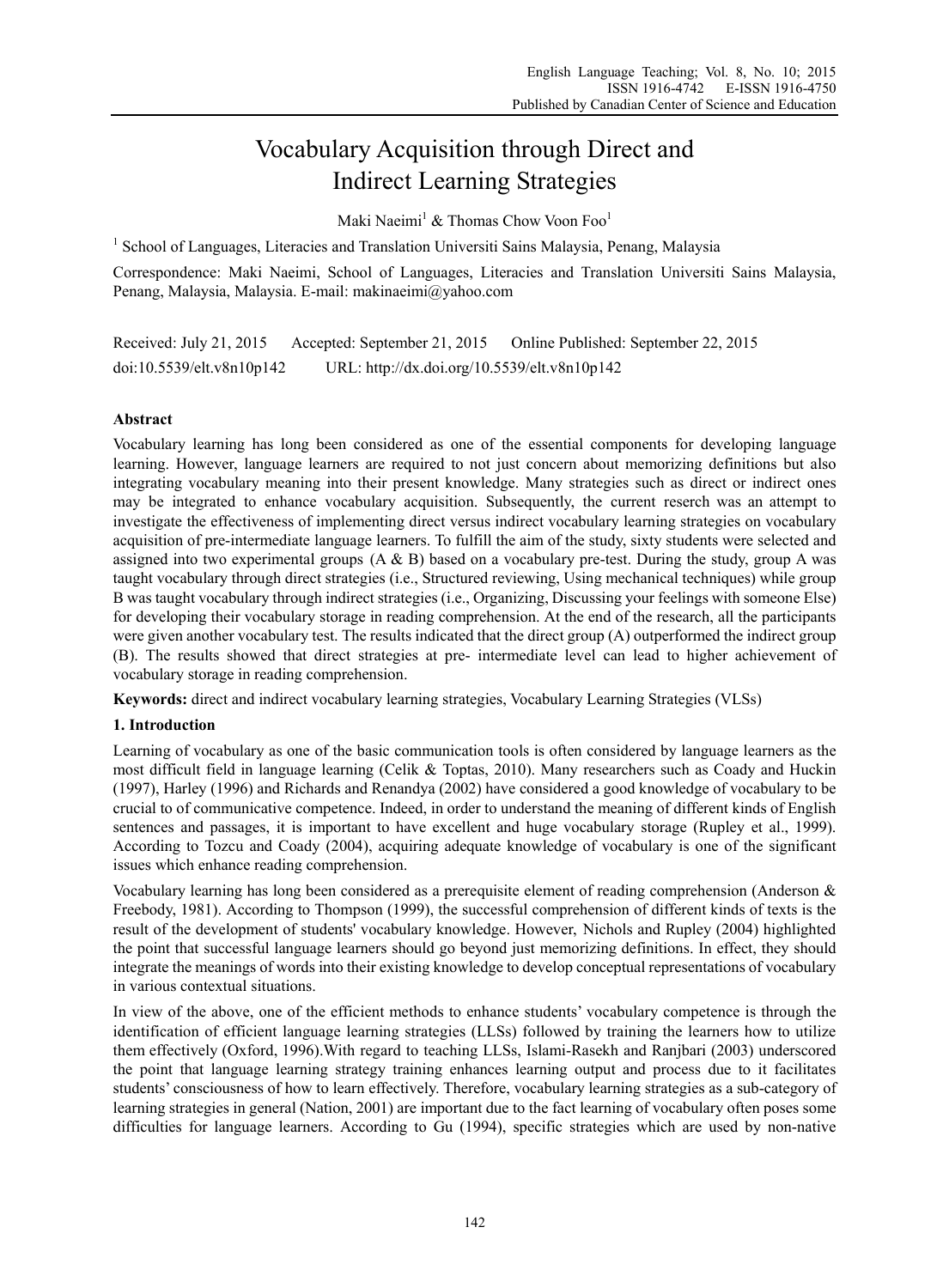learners for learning of new vocabularies in the target language are called 'vocabulary learning strategies'. Takač (2008) notes that VLS are particular strategies used for learning vocabulary in any field of language learning.

Among many scholars, Cohen and Macaro (2007) and Farhady (2006) have identified different vocabulary learning strategies such as: 1). memorization strategies, 2) repetition strategies, 3) association strategies, 4) key word method, 5) inferencing strategy, 6) dictionary use, 7) sematic grid strategies, and 8) word lists. As stated by Farhady (2006), applying particular kinds of strategies forms an effort to word attainment that affects the level of second language ability.

Vocabulary learning strategies for vocabulary acquisition enhancement are still being under investigation. In regard to this, Oxford (1990) considers vocabulary learning strategies to be direct and indirect. According to Oxford (1990), direct vocabulary acquisition studies emphasize that vocabulary can be learnt using tools such as dictionaries and vocabulary lists that make the students pay more attention into explicit interaction with the meaning and form of vocabulary. On the other hand, indirect strategies enhance learning indirectly (Oxford, 1990). Indirect learning of vocabulary is defined as a strategy of word learning which arises without the particular intention to emphasis on word.

A small number of papers which will be reviewed in the next part have been manipulated to investigate the usage of vocabulary learning strategies (VLS) in general and by outlining and focusing on direct and indirect vocabulary learning strategies in particular. Generally, it is accepted that students' performance in language learning is considerably influenced by the utilization of vocabulary learning strategies (Sarani & Kafipour, 2008). However, because there is little of research in such field of study in Iran, the aim of the current research is to paint a preliminary picture of direct and indirect vocabulary learning strategies utilized by the Iranian as a foreign language learners at pre-intermediate level. Thus, the present research is to gauge the influences of two direct (i.e., Structured Reviewing, Using Mechanical Techniques) and two indirect (i.e., Organizing, Discussing your Feelings with Someone Else) vocabulary learning strategies on the Iranian as EFL university students' vocabulary learning.

# **2. Literature Review**

The essential role of word in understanding language cannot be denied. According to Stahl (1990), there is a close relationship between proper knowledge of vocabulary and reading comprehension for the purpose of the comprehending the target language. As a matter of fact having adequate knowledge of vocabulary can assist to reading comprehension ability and reading ability can contribute to vocabulary enhancement (Chall, 1987). Moreover, the understanding of approximately each piece of writing in both native and foreign language is not practical without comprehending the passages' main words (Laufer, 1997).

In view of the above, many works (Beck, et al., 1982; McKeown et al., 1983; McKeown et al., 1985; Perfetti, & Stafura, 2013; Poulsen, & Elbro, 2013; Zhang et al., 2013 among others) have been managed to identify the relationship between adequate knowledge of vocabulary and reading comprehension ability. Consequently, having the adequate knowledge of vocabulary is a crucial component which affects reading success. In fact, having proper command on vocabulary can enhance comprehension in the process of reading, but such influence was identified only when the teaching program supplies rich experiences with vocabularies (Stahl, 1986; Beck & McKeown, 1991). However, the results of former studies revealed that vocabulary research will be more effective if students are actively engaged with the vocabularies they are acquiring through the utilization of various strategies (Coomber et al., 1998).

Vocabulary learning strategies have been classified differently by different researchers. For example, Ahmed (1989, cited in Nyikos & Fan, 2007) classified the 38 strategies his Sudanese students employed into five macro strategies of memorization, dictionary use, practice, note-taking, and group work. Gu and Johnson (1996) developed a 91-item VLS questionnaire dividing it into various parts such as metacognitive regulation, dictionary strategies, guessing strategies, memory strategies (rehearsal and encoding), and finally activation strategies. Gu and Johnson (1996), however, highlight the point that learners utilize a combination of strategies rather than only one in learning vocabulary.

The use of vocabulary learning strategies among university learners of English in Sudan was the focus of a study conducted by Ahmed (cited in Ranalli, 2003). In his study, a structured interview and observation during think-aloud tasks were used and the students were divided into several groups of 'good' students and 'underachievers' based on school records and the subjective evaluations of school officials. The findings of the study were indicative of the fact that strategy use was more evident among learners in the three clusters of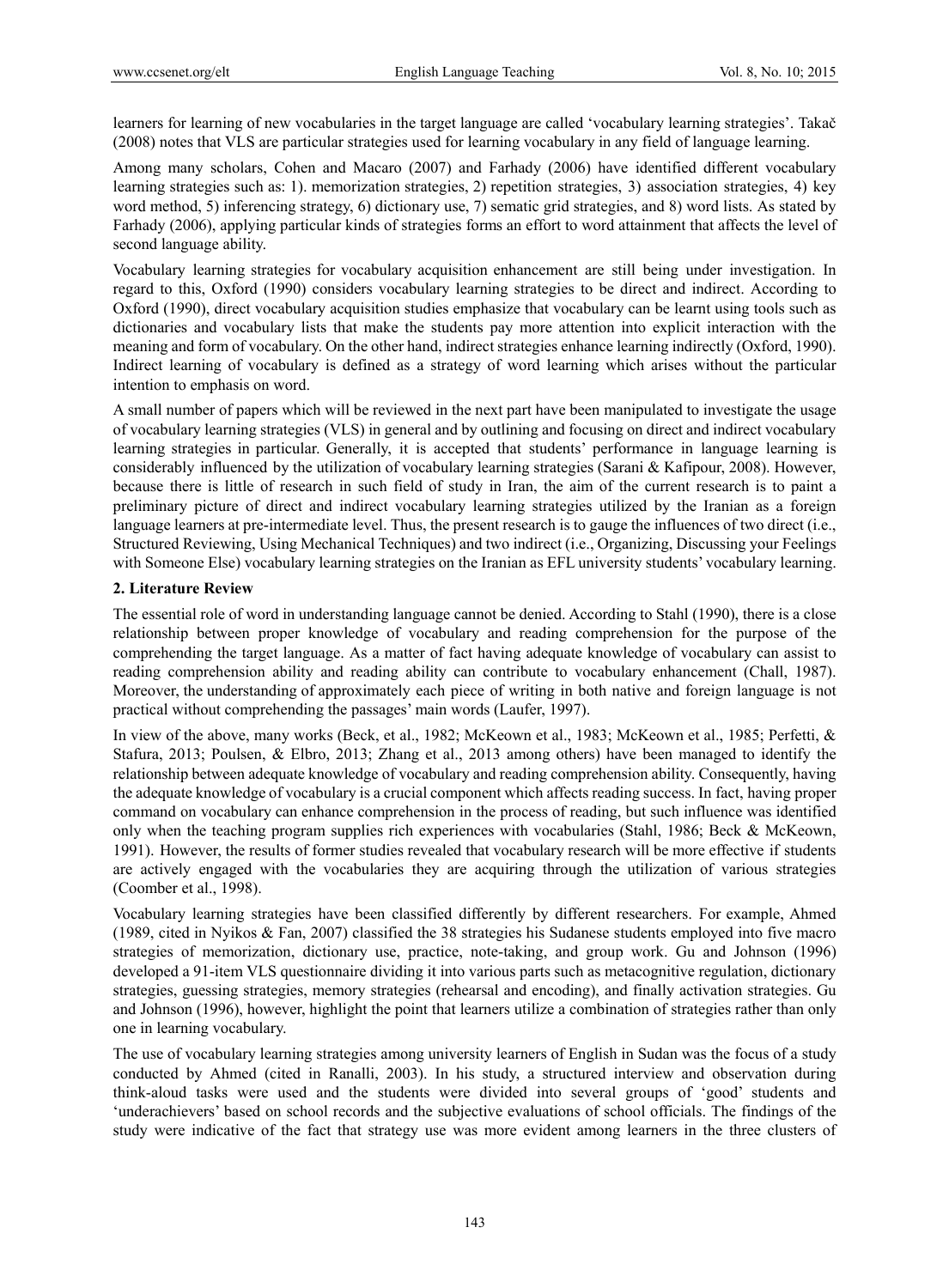high-achieving students. The learners of this study were found out the advantages of learning vocabulary in context, were aware of their learning, and consciously recognized the connections between new and previously learned vocabularies. Conversely, students in the two groups who did not make a significant improvement exhibited little use of strategies and revealed little consciousness of the need to engage existing and new knowledge. The results of the study also indicated that note taking strategy was utilized by all the participants. However, there was significant variation in the impressive with which good and underachieving students employed these strategies. This was one of the first studies to consider the relationship between vocabulary learning strategies and success in learning.

Islami-Rasekh and Ranjbari (2003) examined the effect of metacognitive strategy instruction on word acquisition and determined two groups for their study. First group assigned as control group and second one as EFL language learners. The experimental group was at intermediate level of language proficiency. However, the two groups were instructed how to use strategies for enhancement of their vocabulary learning for a period of 10 weeks, only the experimental group taught metacognitive strategy training. The instruction model of study was according to the theoretical framework for language learning strategies training determined by Chamot and O'Malley (1994). The findings of the study revealed that direct metacognitive strategy instruction could significantly improve the vocabulary knowledge of EFL learners.

With the same line, Tassana-ngam (2005) also identified that teaching Thai EFL undergraduate learners how to use vocabulary learning strategies such as semantic context, keyword method, dictionary work, grouping and semantic mapping could enhance the knowledge of vocabulary learning and improve ability of how to acquire vocabulary effectively.

In attempting to present vocabulary-learning-strategy instruction into a foreign language classroom, research informs us to some potential difficulties such as: there may be some resistance to application of those vocabulary learning strategies, which need deeper explanation, due to the cognitive attempt required in memorizing vocabularies in this manner (Nielsen, 2003). Using dictionaries, finding the equivalent translation, synonyms and antonyms, repeating, and memorizing words are the most commonly used vocabulary learning strategies in Iran. The learners forget whatever vocabulary they have learned if they do not practice them for long time. Thus, the learners need a more effective method for acquiring new vocabularies. Moreover, few studies have identified the direct and indirect aspects of vocabulary learning strategies.

To the best knowledge of the present researchers and as far as the related review of literature is concerned, there are no studies which have focused on the effectiveness of direct and indirect vocabulary learning strategies on vocabulary acquisition in an EFL context such as Iran. So with the gap existing in the literature, the present study is aimed at identifying the role of direct (i.e., Structured Reviewing, Using Mechanical Techniques) and indirect (i.e., Organizing, Discussing your Feelings with Someone Else) vocabulary learning strategies on enhancing the Iranian EFL learners' vocabulary acquisition.

## **3. Research Questions**

More specifically, the present research will attempt to provide address the following research questions:

1) To what extent does employing direct vocabulary learning strategies improve the Iranian EFL learners' vocabulary acquisition?

2) To what extent does employing indirect vocabulary learning strategies improve the Iranian EFL learners' vocabulary acquisition?

## **4. Significance of the Study**

This study would guide the instructors to inform learners about direct and indirect language learning strategies that they use in order to improve their vocabulary acquisition effectively. By focusing on two direct (Structured Reviewing and Using Mechanical Techniques) and two indirect (Organizing and Discussing your Feelings with Someone Else) vocabulary learning strategies training and their effect on word knowledge enhancement of the Iranian EFL undergraduate learners, the present research will perform as a guide for language teachers to either apply direct or indirect vocabulary learning strategies for the better improvement of the language learners' vocabulary acquisition.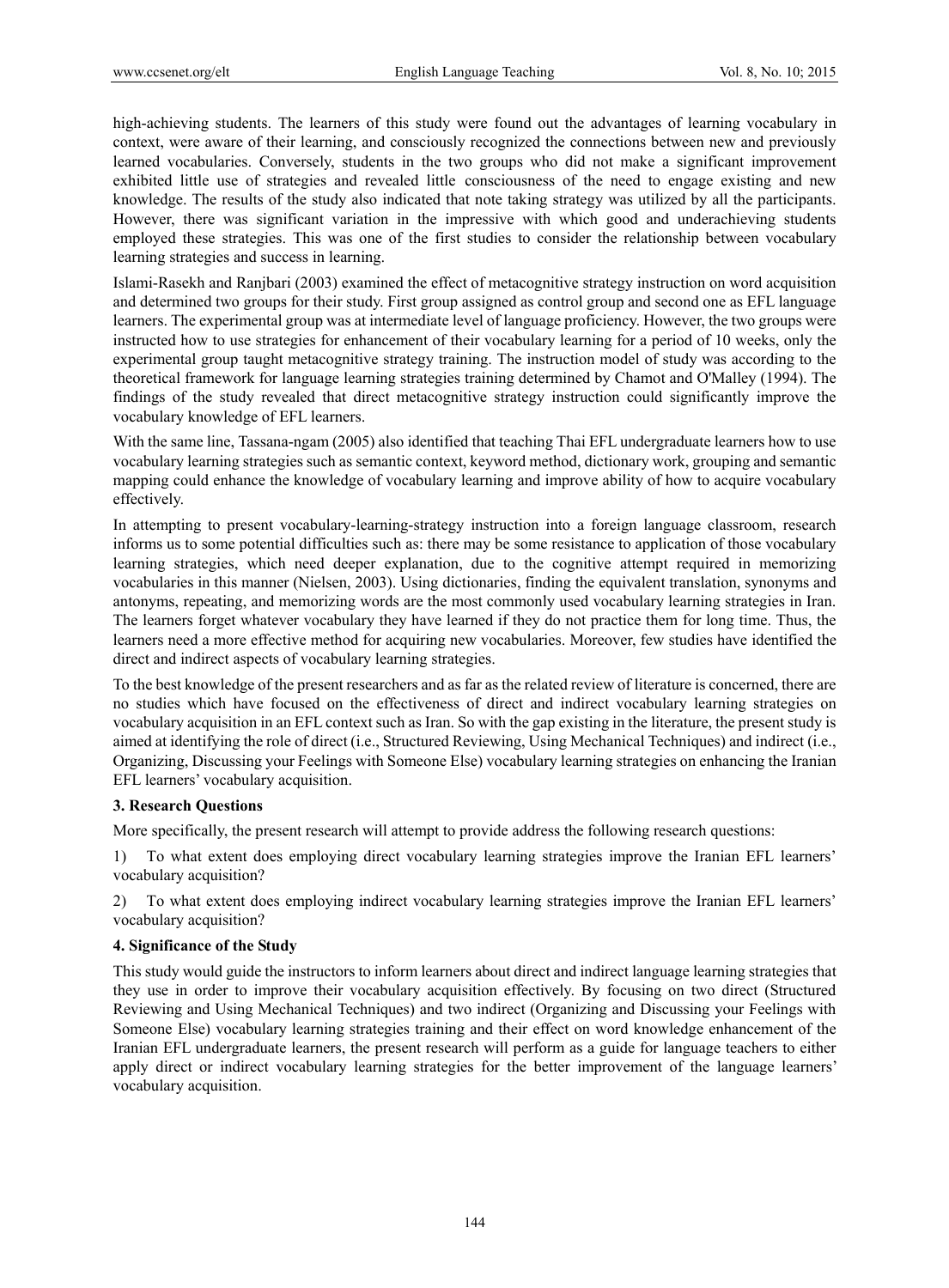## **5. Method**

#### *5.1 Participants*

The initial population of the current research was 100 English as a Foreign Language (EFL) university students including both males and females aged from 19 to 25 from Islamic Azad University in Iran. Out of the initial population, 60 homogeneous language learners were selected based on the scores which they obtained on a vocabulary pre-test adapted from Objective Placement Test (Lesley et al., 2005).

# *5.2 Instruments*

For the purpose to collect data for the current study, two instruments and one material were utilized. The first and the second instruments were 2 parallel vocabulary tests which were used as the pre-posttests. Each test includes 40 multiple-choice vocabulary items. Prior to the main data collection, a pilot study was run to verify that both tests were parallel and reliable.

The material used included 8 units of reading lessons and tasks as the course materials which the researchers prepared to both the direct and indirect groups. These reading lessons and tasks were the same for both groups and were adopted from the *Select Readings* (Pre-intermediate level) written by Lee and Gunderson (2002).

# *5.3 Procedure*

This study was an experimental research based on pre-test and post-test scheme. The first step to take was to assure that the two sample vocabulary tests were parallel. According to Bachman (1990), when two tests measure the same capability and have the same statistical means and variances when administered to the same group with a short interval they are considered as parallel.

In view of the above, both sample vocabulary tests were administered to 20 trial language learners with an interval of 2 days. Then, the means and the variances of both tests were calculated separately. The results of the statistical analysis of the both tests shown in Table 1 indicated that both tests were parallel.

|                    | N  | Minimum | Maximum | Mean | Std. Deviation | Variance |
|--------------------|----|---------|---------|------|----------------|----------|
| <b>First Test</b>  | 20 | 28      | 37      | 33   | 1.325          | 0.69     |
| <b>Second Test</b> | 20 | 33      | 39      | 36   | 1.843          | 0.76     |
| Valid N            | 20 |         |         |      |                |          |

Table 1. Descriptive statistics related to the administration of the two tests to the same group

After it was ascertained that both tests were parallel, the second step was to verify the reliability of the two parallel vocabulary tests. Using the scores received from the manipulating of both vocabulary tests in the first step of instruments verification process, the researchers employed parallel tests method to verify the reliability of the two sample parallel vocabulary tests. The findings of the data analysis of the reliability coefficients of the two parallel tests shown in Table 2 showed that both tests were reliable.

| Table 2. Reliability Statistics related to the two parallel tests |  |  |
|-------------------------------------------------------------------|--|--|
|                                                                   |  |  |

| Common Variance                          | 0.73 |        |
|------------------------------------------|------|--------|
| True Variance                            | 0.52 |        |
| Error Variance                           | 0.03 |        |
| Common Inter-Item Correlation            | 0.75 |        |
| Reliability of Test 1 (Cronbach's Alpha) | 0.79 | $N=20$ |
| Reliability of Test 2 (Cronbach's Alpha) | 0.84 | $N=20$ |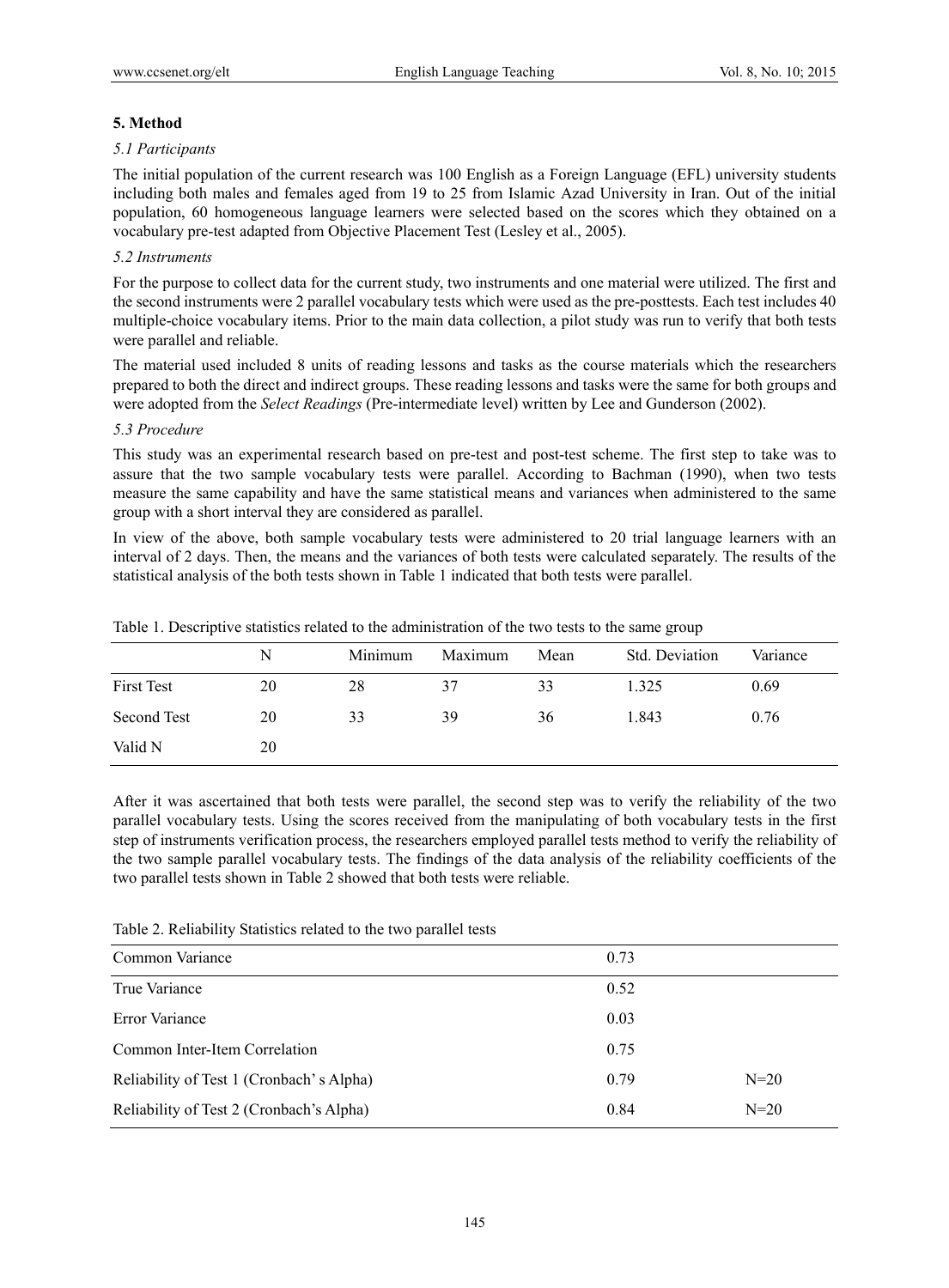After verifying both tests to be parallel and reliable, one of them was administered to 100 Iranian EFL students. Then 60 learners whose scores were one standard deviation above or below the mean were selected as pre-intermediate homogeneous participants. Following, the 60 selected language learners were divided into two groups of equal number namely group A ( $n=30$ ) and group B ( $n=30$ ) vocabulary learning strategies. During the study which lasted for 10 academic sessions, both groups were run by one of the researchers utilizing direct or indirect strategies. In other words, the group A was trained vocabulary through direct strategies (i.e., Structured Reviewing, Using Mechanical Techniques) while group B was taught vocabulary by indirect strategies (i.e., Organizing, Discussing your Feeling with Someone Else). The following sections briefly introduce the two particular strategies which were implemented in each class (Structural Reviewing and Using Mechanical Techniques as direct strategies and Organizing and Discussing your Feelings with Someone Else as indirect strategies) during the period of the study in order to enhance vocabulary acquisition. The point should be highlighted that during the first session, the direct and indirect strategies were introduced to the participants in both groups. Following the first session, from session two to nine, the eight reading passages were taught to both groups with different strategies which are explained below. The post-test was given to all the participants in the last session (10th).

#### **6. Direct Strategy**

#### *6.1 Structure Reviewing*

According to Oxford (1990), one way of remembering and using new vocabulary in the target language using the Structured Reviewing as an effective technique. This strategy included reviewing materials at different intervals. For example, acquiring a collection of vocabulary item in English, then learners follow 15 minutes before applying them again, and practiced them an hour later, three hours later, the next day, two days later, four days later, the following week, and so on until the materials became more or less were automatic. The students were suggested recommended to put the vocabulary into a context or recombining them to make new sentences.

#### **6.2 Using Mechanical Techniques**

Based on Oxford (1990), in order to remember what has been learned, using the Mechanical Technique was applied as an impressive strategy in using flashcards with the new vocabulary written on one side and the definition written on the other. To use a new vocabulary in context and get writing practice, students wrote the new expression in a full sentence on flash cards. Flashcards were moved from one pile to another pile in the classroom depending on how well the students knew them. According to Oxford (1990) suggestions, the researchers required learners to read and practice the vocabularies when they had some free time. For example, they were required to read them on the bus, in lines, etc.

# **7. Indirect Strategy**

## *7.1 Organizing*

Applying this type of indirect strategy requires different tools, such as planning well, preparing the best possible environment for study, and keeping a language learning notebook. Based on this strategy, the students had the good physical environment as a significant factor for every language skill. It supplied the students with enough input in a convenient, peaceful circumference without too much background noise which assisted establish a good classroom setting and motivated the learners to create an convenient environment for learning at home. On the other hand, it helped them in improving practical weekly plans for language learning, with plenty of time allocated to outside the classroom practice in the language skills. Consequently, a language learning notebook was also used as an excellent organizational aid for students. The notebook was usefully utilized a number of activates such as class assignments, writing down the new target language expressions, purposes and objects, strategies which were more effective, things to remember, and organized it for the best use (Oxford, 1990).

#### *7.2 Discussing Your Feelings with Someone Else*

Since learning another language is effortful and language learners most of the times need to negotiate this process with other people (Oxford, 1990). Thus, language learners like to discuss their daily events with other people. In this indirect strategy, learners use diaries to comprehend and kept track of their thoughts, attitudes, and strategies for learning more vocabularies. If learners felt at ease enough, they shared their diary entries during group discussion by dividing learners in several groups in class once or twice a week. Discussions of feelings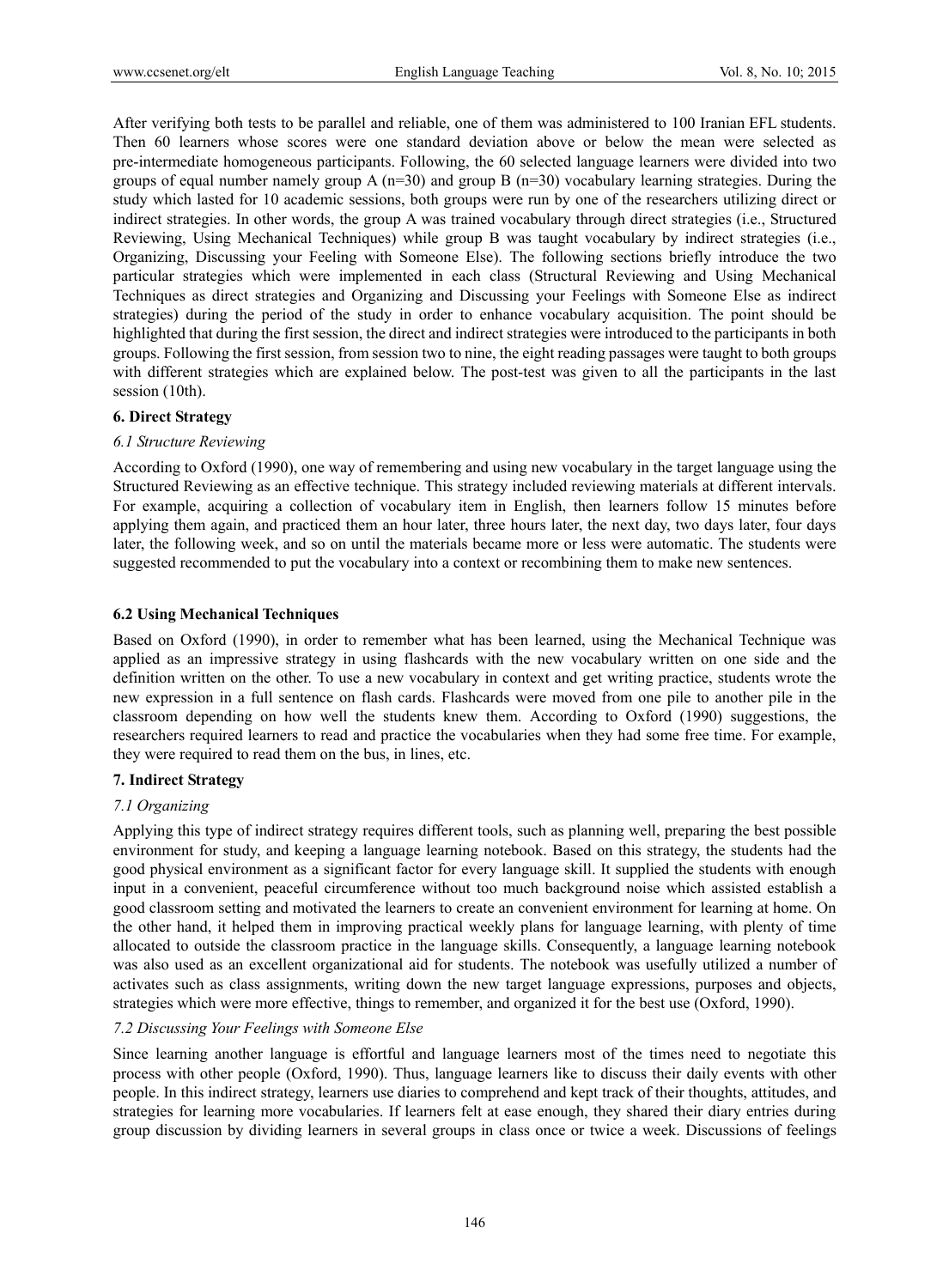could also take place outside the classroom setting with peers or a family member (Oxford, 1990).

#### **8. Results and Discussion**

To provide answers to the research questions, the data obtained from the implementation of the pre-post-tests to group one (group A) and group two (group B) were compared separately using the statistical analysis of a paired sample t-tests (Tables 3 and 4).

| Table 3. Descriptive statistics related to group A (direct strategies) pre-posttests findings |  |  |
|-----------------------------------------------------------------------------------------------|--|--|
|                                                                                               |  |  |

| Group                 | N                | <i>MEAN</i> | SD                                    | t-test     |  |
|-----------------------|------------------|-------------|---------------------------------------|------------|--|
| Group A pretest       | 30               |             | 0.54                                  | $-3.645$   |  |
| Group A posttest      | 30               | 30          | 0.65                                  | $P = 0.02$ |  |
| $T-observed = -3.645$ | T-critical=1.729 |             | T-observed is bigger than t-critical. |            |  |

|  |  |  |  |  |  | Table 4. Descriptive statistics related to group B (indirect strategies) pre-post-tests findings |
|--|--|--|--|--|--|--------------------------------------------------------------------------------------------------|
|--|--|--|--|--|--|--------------------------------------------------------------------------------------------------|

| Groups           | Ν      | <b>MEAN</b> | SD   | t-test    |
|------------------|--------|-------------|------|-----------|
| Group B pretest  | 30     | 30          | 0.53 | 0.043     |
| Group B posttest | 30     |             | 0.49 | $P=0.782$ |
| .                | __ ___ | .<br>___    |      |           |

T-observed=-0.043 T-critical=1.729 T-observed is smaller than t-critical.

Concerning the group A accomplishment in the pre-post-tests, it can be comprehend that the mean score of the learners in this group in the pre-test was 31 out of 40. This mean score improved to 36 in the post-test which is indicative of the fact that a significant progress was made in their accomplishment. An inspection of the two means suggest that the mean for post-test was significantly greater than the mean of the pre-test. The magnitude of the differences in the means was large ( $\eta^2$  = 0.11). Compared to this eta-squared value obtained ( $\eta^2$  = 0.021) to Cohen (1988) criteria (0.01 = small effect, 0.06 = moderate effect, and 0.14 = large effect), this is clear that the effect size found is a large effect size. A large effect size suggests that the mean difference of the pre-posttests scores of group A is very big or large. This shows that using direct vocabulary learning strategies could improve vocabulary learning of learners in this group. The findings of the paired sample t-test for the data obtained from the pre-posttests of group A (Table 1) also indicated that the improvement was statistically significant ( $p<0.05$ ).

In relation to the findings of data analysis obtained from the pre-post tests for group B, the mean score in the pre-test was 30 out of 40 and in the post-test was 32 out of 40. This minor progress can be interpreted as enhancement. However, an examination of the two means suggest that the mean for post-test was slightly higher than the mean of the pre-test. The magnitude of the differences in the means was large ( $\eta^2$  = 0.03). Comparing this eta-squared value obtained ( $\eta^2$  = 0.03) to Cohen criteria (0.01 = small effect, 0.06 = moderate effect, and 0.14 = large effect), it is obvious that the effect size obtained is a moderate effect size. A moderate effect size suggests that the mean difference of the pre-post-tests scores of group B is not very big or large. This implies that using indirect vocabulary learning strategies could not improve vocabulary learning of the students in group B. The results of the paired sample t-test for the data received from group B also indicated that the improvement was not statistically significant ( $p>0.05$ ).

The results of the present research is in line with previous studies (e.g. Waring, 1995; Laufer & Shmueli, 1997; Qian, 1996, Beck et al., 2002; Beck et al., 2005; Beck et al., 2007; Stahl &Fairbanks, 1986) which highlighted the pedagogical value of using direct vocabulary learning strategies in language learning classrooms.

One of the reasons that the participants who were instructed by direct strategies performed better than the participants who were instructed by indirect strategies might be that at the early stages of language learning, language learners need a basic vocabulary before they can even start to learn from context as they have insufficient knowledge and the text is also too dense with unknown vocabularies (Waring, 1995, p. 2). Indeed, it guessing the meaning of the vocabulary from context as an indirect strategy be left to a later stage when the learners have enough knowledge (Waring, 1995).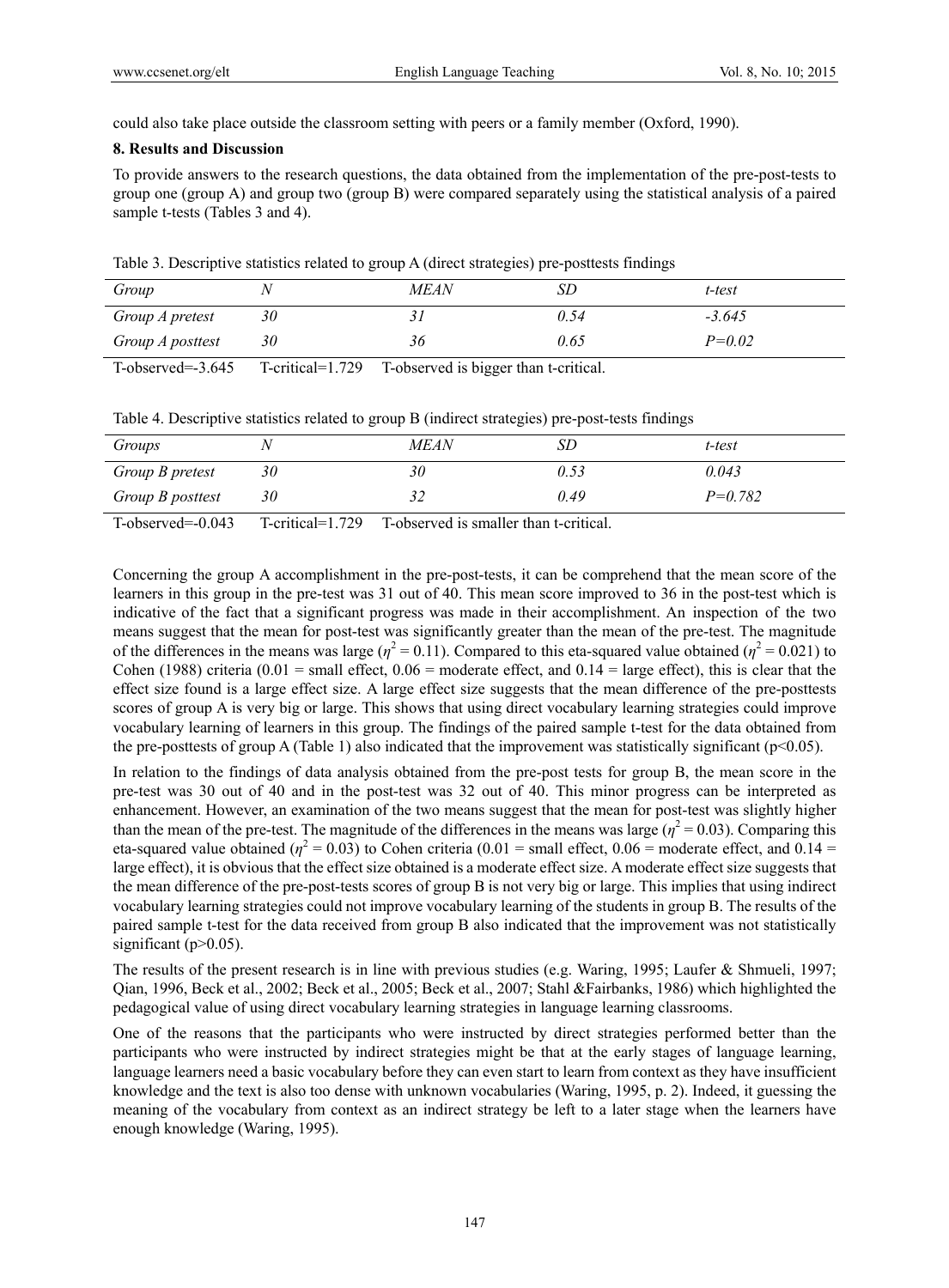By using direct instructing strategies for acquiring vocabulary, the instructor directly introduces the vocabulary and supplies the definitions of vocabulary directly. According to the researcher's observation, the direct strategies such as Structured Reviewing were easy to use and to conduct with only some help from the teacher (one of the researchers). With regard to the Mechanical Techniques, the researcher asked the students to prepare flash cards and use them constantly during the treatment. This strategy was very popular among students and they liked and utilized it more than others due to the fact that it is easy to utilize and assisted them for improving their vocabulary storage in their reading comprehension. Based on the observations of the researcher during the treatment, the students faced no difficulty in applying and using direct strategies. Mechanical techniques strategy which was used more by the participants in Group A. This might be because the students understood that this strategy is a very easy and effective way for developing their vocabulary and can assist them to understand the meaning of new vocabularies in different reading comprehension texts.

In contrast to the participants in group A, the participants in group B who were instructed by indirect strategies could not significantly improve their vocabulary acquisition. According to the observations of the researcher, they requested more assistant from the teacher in order to understand how to use the indirect strategies. This might have influenced their learning the new vocabularies. According to the observation of researcher, the students could not organize the subjects for learning the necessary vocabulary. This may be because of their level of language proficiency for Organizing or Discussing their Feelings with Someone Else. According to Schmitt and McCarthy (1997), the proficiency of learners might actually enhance development in indirect strategy use.

Implementing indirect strategies requires the teachers to provide the language learners with more assistance. Utilizing indirect strategies also require more discussion from the language learners. According to Oxford (1990), Discussing your Feeling with Someone Else strategy needs the effort from the students to speak and negotiate their daily events, their thoughts, and attitudes with each other. However, in the case of the present research, the participants in group B did not participate so much in class discussions.

#### **9. Conclusion**

The crucial aim of the current study was to gauge the effectiveness of two direct (i.e., Structured Reviewing, Using Mechanical Techniques) and two indirect (i.e., Organizing, Discussing your Feelings with Someone Else) vocabulary learning strategies designed to assist language learners to improve their vocabulary storage in reading comprehension skill.

The findings of this study were indicative of the fact that the selected direct vocabulary learning strategies (i.e., Structured Reviewing, Using Mechanical Techniques) compared with the indirect strategies had a significant effect on vocabulary acquisition of the language learners. The obtained results support using direct vocabulary learning strategies. Based on the findings of the present research, implementing direct vocabulary learning strategies particularly at pre- intermediate level can enhance vocabulary strategies.

Consequently, teachers are encouraged to implement direct vocabulary strategies because of their easy and effective application particularly at the early stages of vocabulary learning. In the same line, curriculum developers and material producers are also recommended to produce language learning materials based on strategy-instruction especially on direct and indirect strategies that teachers can use throughout their class research. Indeed, the materials should be congruent with the students' learning strategies and they should be appealing to students' needs and interests. It is suggested that material designers may develop teaching materials.

Finally, the point should be underscored that the present research had some limitations which can be the focus of future research. Firstly, the participants of the present research were pre-intermediate language learners. Different results might be produced if the study is conducted with low or advanced levels language learners. Secondly, only two direct and two indirect vocabulary learning strategies were implemented to find out the effectiveness of utilizing direct and indirect vocabulary learning strategies on vocabulary acquisition. Indeed, conducting further research which focus on the effect of using more/other direct/indirect vocabulary learning strategies on vocabulary acquisition is warranted. Finally, because of the short duration of the research, cautions should be made about considering the better performance of the participants in one group as an indication of vocabulary acquisition. In other words, other factors might have affected the results.

## **Acknowledgements**

The authors would like to acknowledge School of Languages, Literacies and Translation Universiti Sains, Malaysia, 11800, Penang, Malaysia for funding the research project.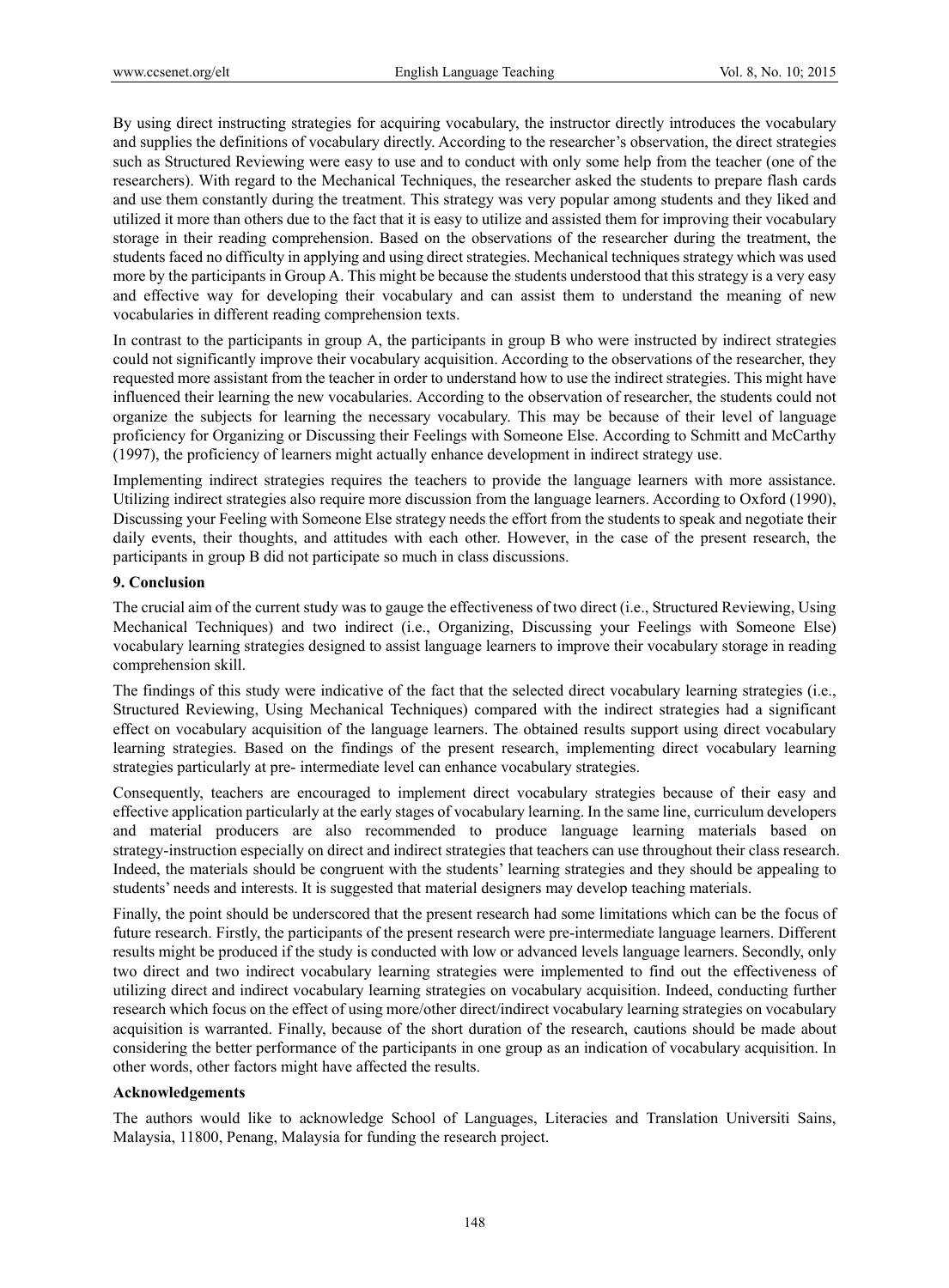#### **References**

- Anderson, R. C., & Freebody, P. (1981). Vocabulary knowledge. In J. Guthrie (Ed.), *Comprehension and teaching: Research reviews* (pp. 77-117). Newark, DE: International Reading Association.
- Bachman, L. F. (1990). *Fundamental considerations in language testing.* Oxford University press, Oxford, London.
- Beck, I. L., & McKeown, M. G. (2007). Different ways for different goals, but keep your eye on the higher verbal goals. In R. K. Wagner, A. E. Muse, & K. R. Tannenbaum (Eds.), *Vocabulary acquisition: Implications for reading comprehension (pp. 182-204). New York: Guilford.*
- Beck, I. L., McKeown, M. G., & Kucan, L. (2002). *Bringing words to life: Robust vocabulary instruction.* New York: Guilford.
- Beck, I. L., McKeown, M. G., & Kucan, L. (2005). Choosing words to teach. In E. H. Hiebert & M. L. Kamil (Eds.), *Teaching and learning: Bringing research to practice* (pp. 207-242). Mahwah, NJ: Lawrence Erlbaum.
- Beck, I. L., Perfetti, C. A., & McKeown, M. G. (1982). The effects of long-term vocabulary instruction on lexical access and reading comprehension*. Journal of Educational Psychology, 74,* 506-521. http://dx.doi.org/10.1037/0022-0663.74.4.506
- Beck, I., & McKeown, M. (1991). Conditions of vocabulary acquisition. In R. Barr, M. L. Kamil, P. Mosenthal, & P. D. Pearson (Eds.), *Handbook of reading Research* (Vol. 2, pp. 789-814). New York: Longman.
- Celik, S., & Toptas, V. (2010). Vocabulary learning strategies of Turkish EFL learners. *Procedia Social and Behavioral Sciences, 3*, 62-71. http://dx.doi.org/10.1016/j.sbspro.2010.07.013
- Chall, J. S. (1987). Two vocabularies for reading: recognition and meaning. In McKeown, M., & Curtis, M. (Eds.), The Nature of Vocabulary Acquisition. Lawrence Erlbaum Association, New Jersey (pp. 7-17).
- Chamot, A. U., & O'Malley, J. M. (1994). Language learner and learning strategies. In N. C. Ellis (Ed.), Implicit *and explicit learning of languages* (pp. 371-392). London: Academic.
- Coady, J., & Huckin, T. (1997). *Second language vocabulary acquisition*. Cambridge: Cambridge University Press.
- Cohen, J. (1988). *Statistical power analysis for the behavioral sciences* (2<sup>nd</sup> Ed.). Hillsdale, NJ: Erlbaum.
- Cohen, C., & Macaro, E. (2007). Language learner strategies*.* Oxford: Oxford University Press.
- Coomber, J. E., Peet, H. D., & Smith, C. B. (1998). Teaching Vocabulary. Fargo, ND: Division of Continuing Education, North Dakota State University.
- Farhady, H. (2006). *Twenty-five years of living with applied linguistics*: Collection of articles*.* Iran, Tehran. Rahnama press.
- Gu, P. Y. (1994). Vocabulary Learning Strategies of Good and Poor Chinese EFL Learners. *The Twenty-Eighth Annual Convention and Exposition* (p. 27). Baltimore.
- Gu, Y., & Johnson, R. K. (1996).Vocabulary learning strategies and language learning outcomes. *Language Learning, 46*(4), 643-679. http://dx.doi.org/10.1111/j.1467-1770.1996.tb01355.x
- Harley, B. (1996). Vocabulary learning and teaching in a second language. *Canadian Modern Language Review,* 53, 3-12.
- Islami-Rasekh, Z., & Ranjbari, R. (2003). Metacognitive strategy training for vocabulary learning. *TESL-EJ, 7*(2), 1-15.
- Lee, L., & Gunderson, E. (2002). *Select Readings-Pre-Intermediate*. Oxford University Press.
- Laufer, B. (1997).Thelexicalplightinsecondlanguagereading. InJ., Coady, & T. Huckin, (Eds.), *Second Language Vocabulary Acquisition* (pp. 20-34)*.* Cambridge UniversityPress, Cambridge.
- Laufer, B., & Shmueli, K. (1997). Memorizing new words: Does teaching haveanything to do with it? *RELC JOURNAL,* 28(1), 89-106. http://dx.doi.org/10.1177/003368829702800106
- Lesley, T., Hanson, C., & Zukowski- Faust, J. (2005). *Interchange/ Passage Placement and Evaluation Package.*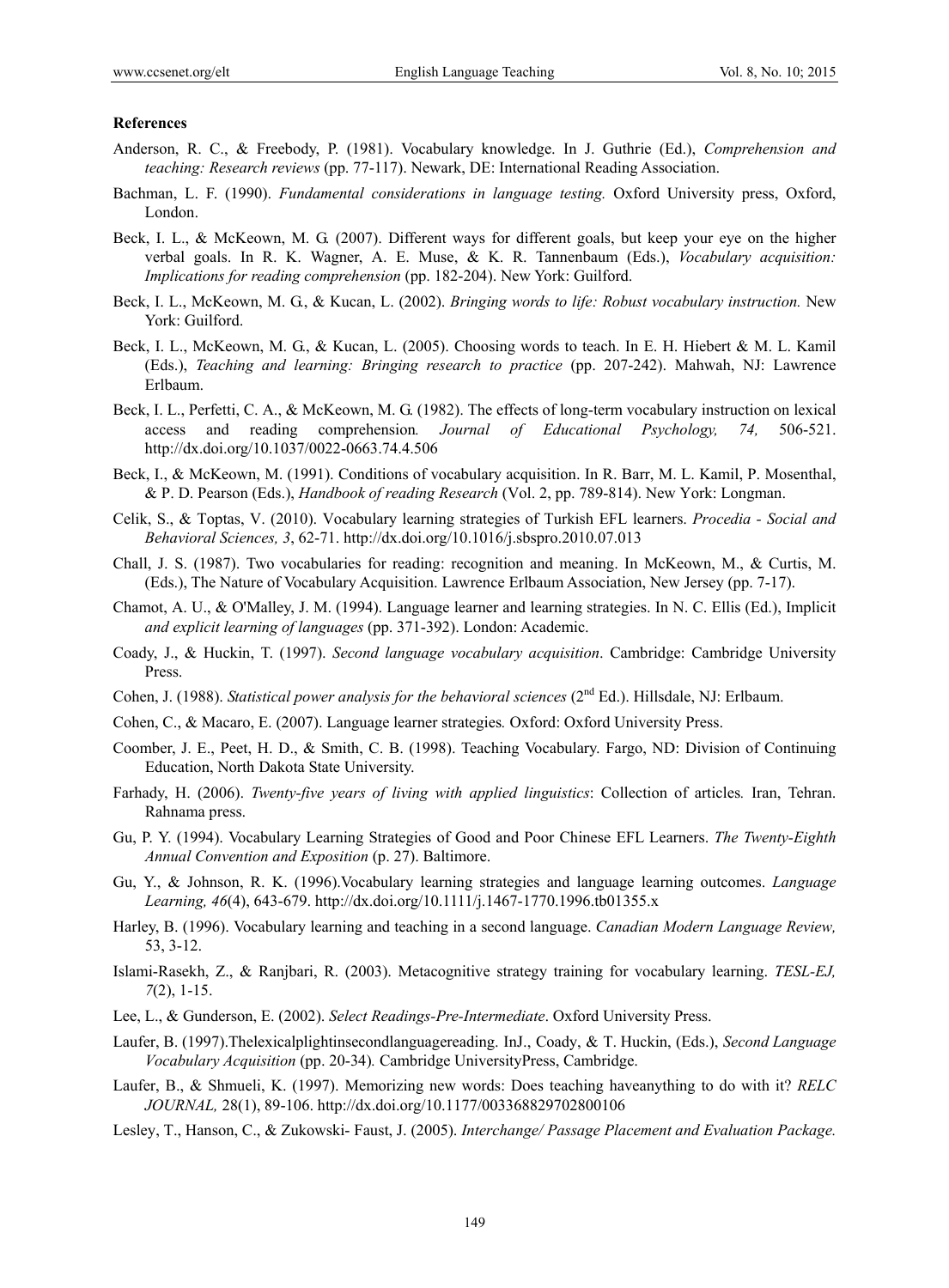Cambridge: Cambridge University Press.

- McKeown, M. G., Beck, I. T., Omanson, R. C., & Perfetti, C. A. (1983). The effects of long-term vocabulary instruction on reading comprehension: A replication. *Journal of Reading Behavior, 15*, 3-18. http://dx.doi.org/10.1080/10862968309547474
- McKeown, M. G., Beck, I. L., Omanson, R. C., & Pople, M. T. (1985). Some effects of the nature and frequency of vocabulary instruction on the knowledge and use of words. *Reading Research Quarterly, 20*, 522-535. http://dx.doi.org/10.2307/747940
- Nation, I. S. P. (2001). *Learning vocabulary in another language*. Cambridge: Cambridge University Press. http://dx.doi.org/10.1017/CBO9781139524759
- Nichols W. D., & Rupley, W. H. (2004). Matching instructional elesign with vocabuIIC lar; instruction. *Reading Horizons, 45*(1), 55-71.
- Nielsen, B. (2003). A review of research into vocabulary learning and acquisition. Retrieved July 19, 2006, from http://www.kushiro-ct.ac.jp/library/kiyo/kiyo36/Brian.pdf
- Nyikos, M., & Fan, M. (2007). A review of vocabulary leaning strategies: Focus on language proficiency and learner voice. In A, D, Cohen, & E. Macaro (Eds.). *Language Learner Strategies* (pp. 251-274), Oxford: Oxford University Press.
- Oxford, R. (1990). Language learning strategies: What every teacher should know. Boston: Heinle and Heinle.
- Oxford, R. L. (Ed.). (1996). *Language learning strategies around the world*: Cross- cultural perspectives (Technical Report 13). Honolulu: University of Hawai'i, Second Language Teaching & Curriculum Center.
- Perfetti, C., & Stafura, J. (2013). Word knowledge in a theory of reading comprehension. *Scientific Studies of Reading*, (ahead-of-print), 1-16.
- Poulsen, M., &Elbro, C. (2013). What's in a Name Depends on the Type of Name: The Relationships Between Semantic and Phonological Access, Reading Fluency, and Reading Comprehension. *Scientific Studies of Reading, 17*(4), 303-314. http://dx.doi.org/10.1080/10888438.2012.692743
- Qian, D. D. (1996). ESL vocabulary acquisition: Contextualization and decontextualization. *The Canadian Modern Language Review,* 53(1), 120-142.
- Ranalli, J. M. (2003). *The treatment of key vocabulary learning strategies in current ELT course books:* Repetition, resource use, recording. United Kingdom: University of Birmingham.
- Richards J. C., & Renandya, W. A. (2002) *Methodology in language teaching: An anthology of current practice*. Cambridge: Cambridge University Press. http://dx.doi.org/10.1017/CBO9780511667190
- Rupley, W. H., Logan, J. W., & Nichols, W. D. (1999). Vocabulary instruction in a balanced reading program. *The Reading Teacher, 52*(4), 336-346.
- Sarani, A., & Kafipour, R. (2008). The study of language learning strategies use by Turkish and Kurdish EFL university students. *Language Forum, 34*(2), 173-188.
- Schmitt, N., & McCarthy, M. (1997). Editors' comments acquisition section. In N. Schmitt, & M. McCarthy (Eds.), *Vocabulary: description, acquisition and pedagogy* (pp. 228-236). Cambridge: Cambridge University Press.
- Stahl, S. A. (1986). Three principles of effective vocabulary instruction. *Journal of Reading, 29*, 662-668.
- Stahl, S. A. (1990). Beyond the Instrumental Hypothesis: Some Relationships between Word Meanings and Comprehension. Technical report no. 505 of the Center for the Study of Reading. University of Illinois at Urbana-Champaign.
- Stahl, S. A., & Fairbanks, M. M. (1986). The effects of vocabulary instruction: A model-based metaanalysis. *Review of Educational Research, 56*, 72-110. http://dx.doi.org/10.3102/00346543056001072
- Takač, V. P. (2008). *Vocabulary learning strategies and second language acquisition*. Clevedon, UK: Multilingual Matters.
- Tassana-ngam, I. (2005). The effect of vocabulary learning strategies training on Thai University students' word